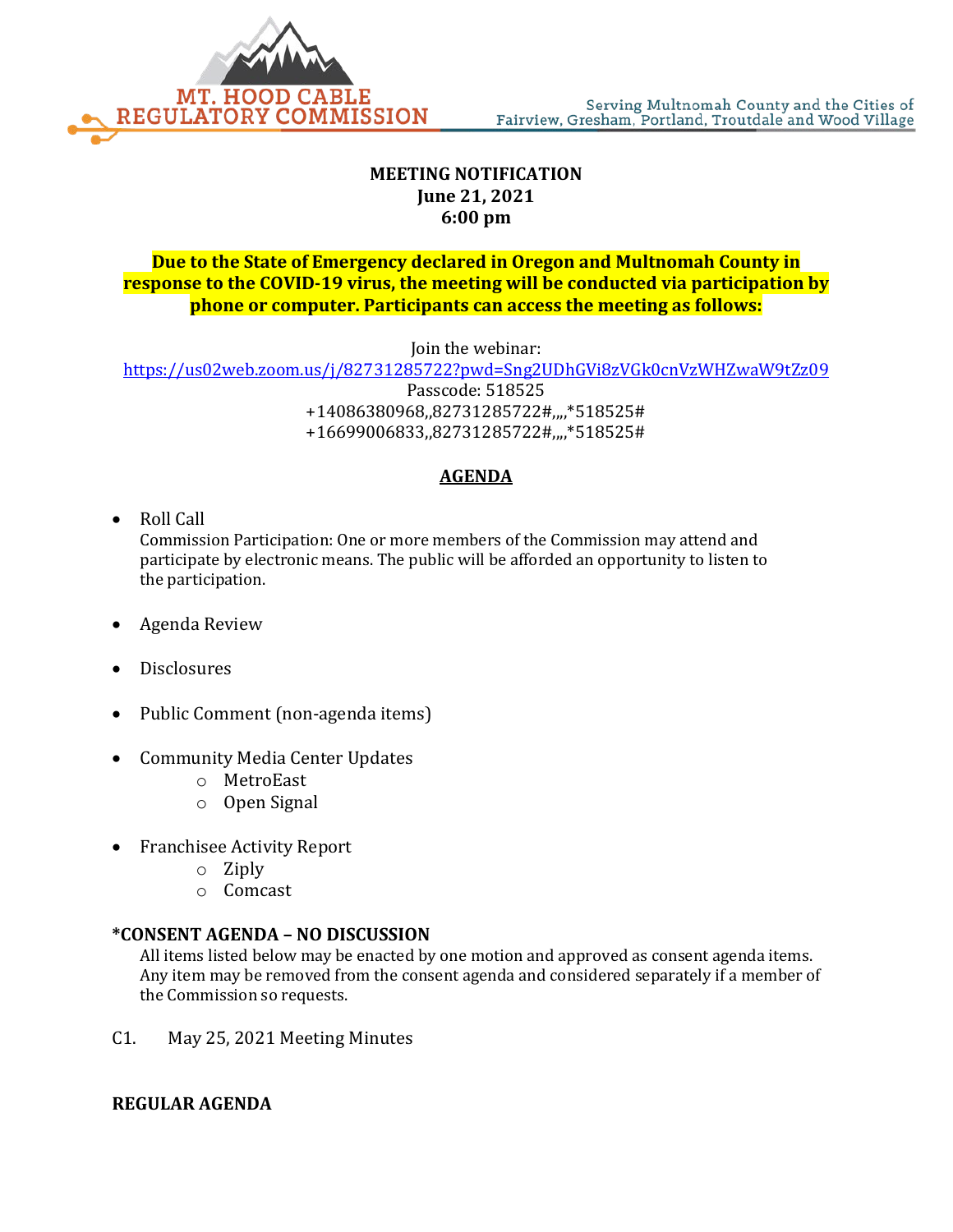| R1.                                                           | <b>Community Technology Grants Program Review Presentation</b>                                                                                                                                                                                                                  | $20 \text{ min}$ |
|---------------------------------------------------------------|---------------------------------------------------------------------------------------------------------------------------------------------------------------------------------------------------------------------------------------------------------------------------------|------------------|
| $*R2.$                                                        | <b>Community Technology Grants</b>                                                                                                                                                                                                                                              | $25 \text{ min}$ |
|                                                               | A. David Douglas School District<br>B. The Circus Project<br>C. NW Documentary<br>D. Portland State University<br>E. NE STEAM Coalition<br>F. The Old Church<br>G. Northwest Alliance for Alternative Media and Education (NAAME)<br>H. National Alliance for Filipino Concerns |                  |
| $*R3$                                                         | RACC Pilot Grantmaking Partnership                                                                                                                                                                                                                                              | 5 min            |
| $*R4$                                                         | Feed the Mass, Off-Cycle Grant                                                                                                                                                                                                                                                  | 5 min            |
| $*R5.$                                                        | <b>Goals and Objectives</b>                                                                                                                                                                                                                                                     | $10 \text{ min}$ |
| $*R6.$                                                        | Election of MHCRC Chair and Vice Chair                                                                                                                                                                                                                                          | $15 \text{ min}$ |
| $\bullet$<br>$\bullet$                                        | <b>Staff Updates</b><br>Newsletter                                                                                                                                                                                                                                              |                  |
| New Business; Commissioner Open Comment<br>$\bullet$          |                                                                                                                                                                                                                                                                                 |                  |
| $\bullet$<br>$\bullet$<br>$\bullet$<br>$\bullet$<br>$\bullet$ | Meeting Schedule:<br>July - Recess<br>August - Recess<br>September 20 - TBD<br>October 18 - TBD<br>November 15-Recess<br>December 20 - TBD                                                                                                                                      |                  |
| ٠                                                             | Committee Reports<br><b>Finance Committee</b><br><b>Equity Committee</b><br><b>Policy Committee</b><br>Open Signal Board Appointee<br><b>MetroEast Board Appointee</b><br><b>Public Comment</b>                                                                                 |                  |
|                                                               |                                                                                                                                                                                                                                                                                 |                  |

• Adjourn